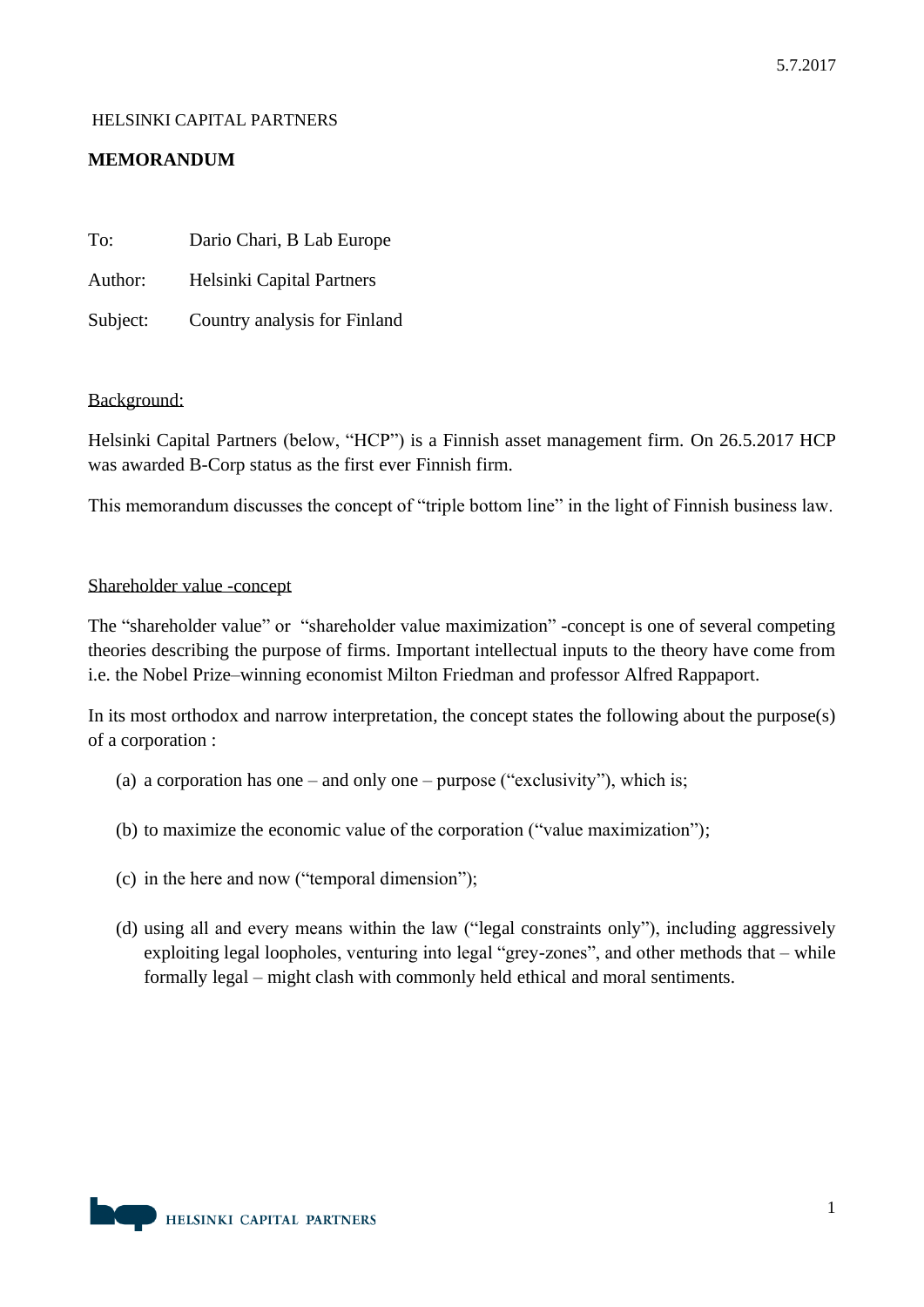# Triple bottom line –concept

The "triple bottom line" -concept (a.k.a. "TBL" or "3BL") is another, more recent theory describing the purpose and function of firms.

According to the concept, a firm should attempt to strike a harmonious balance between three goals:

- (1) "people" (i.e. the social aspect);
- (2) "planet" (i.e. the environmental aspect); and
- (3) "profit" (i.e. the economic aspect)

There is a fundamental structural and even "philosophical" difference between the shareholder value and the triple bottom line –concepts.

The shareholder value –concept is a *maximizing* philosophy, in which success is measured by (only) one metric (shareholder value), which is to be maximized.

By contrast, the triple bottom line –concept is an *optimizing* philosophy (i.e. one involving tradeoffs), in which success is measured by the achievement of a (more or less subjective) optimal balance between several (potentially competing and at least to some extent mutually exclusive) metrics (some of which are challenging or even impossible to measure or quantify).

Consequently, the two concepts are fundamentally at odds, and a firm cannot credibly apply both concepts simultaneously.

# Legal status

Of the two above theories of the firm, the shareholder value –concept is older and more established, both as a basic premise in academic economics and finance, and as a fundamental concept in the corporate legal framework.

In some countries, both written law and case law explicitly supports the shareholder value –concept (at the exclusion of competing concepts). A well known example is the 9.9.2010 Delaware court decision, according to which:

> *"Directors of a for-profit Delaware corporation cannot deploy a [policy] to defend a business strategy that openly eschews stockholder wealth maximization - at least not consistent with the directors' fiduciary duties under Delaware law."* (eBay vs Craigslist)

This decision seemingly established the status of shareholder value –concept as the only legal theory of firms registered under US corporate law (or at least under Delaware law.)

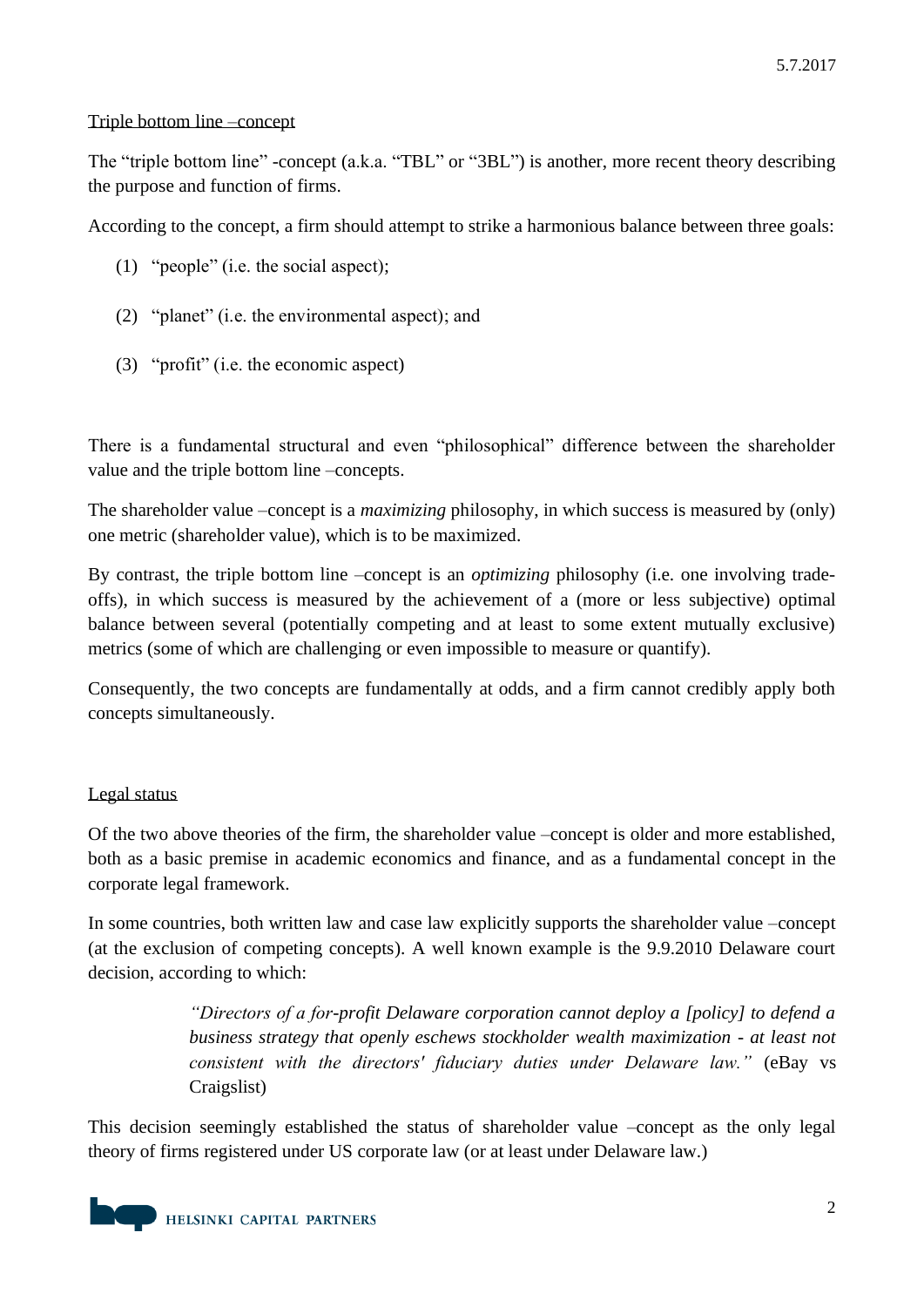In jurisdictions that have clearly established shareholder value –concept as the only legal theory of firms, firms wishing to operate under some other, competing concept might have to make changes in the basic legal framework of the firm itself, e.g. by making changes in the articles of association or by incorporating under some alternative legal entity form (e.g. non-profit or benefit corporation.)

# Legal status under Finnish law

The purpose of this document is to give a general presentation of the Finnish corporate legal environment, especially as to the question of how accommodating it is to the triple bottom line – concept.

The structure of the document follows the one laid out in the document "ESELA B Lawyers Group, Country Analysis for Finland".

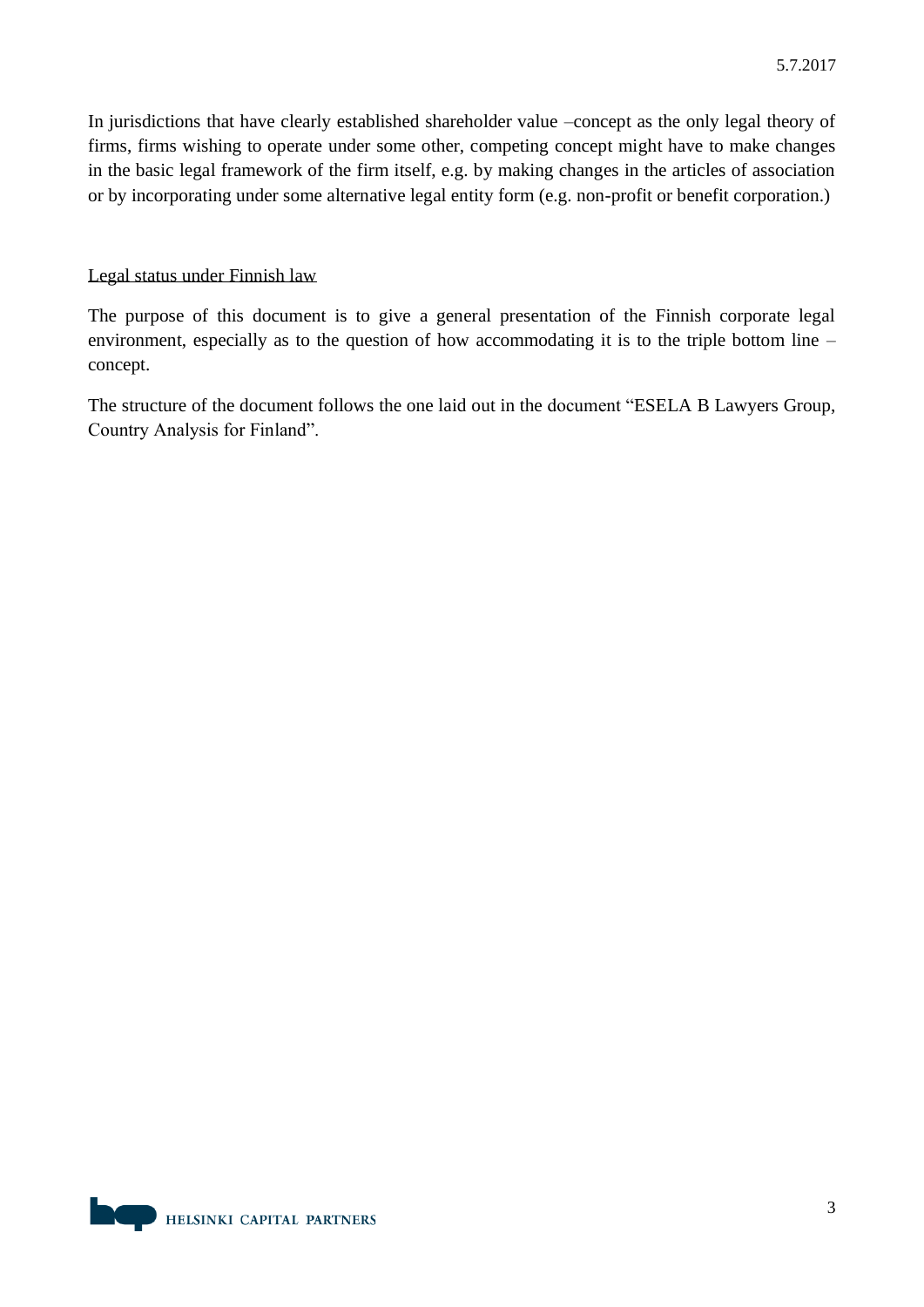## Section one: Description of the law in force

1. Question: To what extent do current legislation and case law allow, require, or prevent companies from having a triple bottom line purpose of being financially profitable while also seeking to have a positive impact on society and the environment?

Answer:

Finnish limited liability companies are regulated mainly through the Finnish Limited Liability Companies Act (624/2006) (below: the "Companies Act"). (The excerpts below are taken from the unofficial translation published by the Finnish Ministry of Justice in 2012)

For this discussion, the most relevant sections of the a Companies Act are probably the following.

Provisions regarding the purpose of the firm:

*"Chapter 1: Main principles of company operations and application of this Act*

*Section 5: Purpose*

# *The purpose of a company is to generate profits for the shareholders, unless otherwise provided in the Articles of Association."*

At first glance, this section might be interpreted as establishing the shareholder value –concept.

However, according to the Government Bill (HE 109/2005) (page 39) that includes detailed comments on the correct interpretation of the Companies Act:

> *"This section does not constitute an obligation to maximize profit in the short run, but instead profit generation should be observed over the long run."*

> *The generation of profit over the long run and the maximization of company value often require observing socially acceptable conduct, even in situations where it is not strictly required by the law. For example, the public image of the company may have a material impact on the business and on the value of the company. Very often the generation of profits require charitable projects and the giving of gifts. Profit generation should therefore be analyzed from a holistic perspective."*

> *"Instead of, or parallel to, asset distribution, the generation of profits for shareholders may also be approached through attempting to maximize the value of the shares. [ ] However, an attempt to purely maximize share value is probably best suited to listed companies, where the shareholders may easily turn their shares into cash by selling them."*

> *"In the company articles of association, some other purpose than the generation of profits for shareholders may be stipulated. In principle, the provisions could*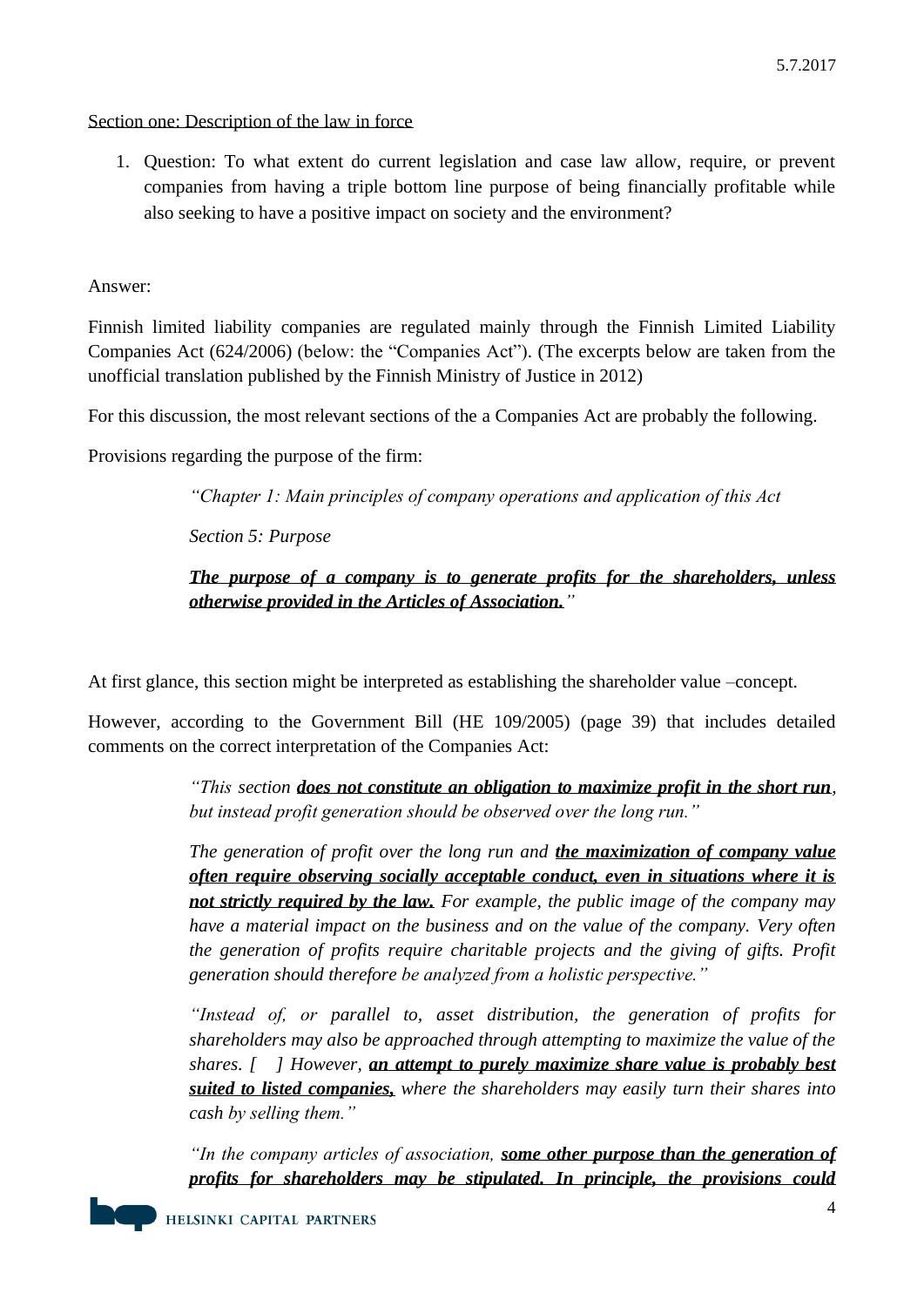*regulate the question of whether or not profit should be generated in the first place, or the question of who the beneficiaries of any such profit will be. In principle, they may also be hybrid rules, in which the purpose of the company is to generate a modest amount of profit that is to be distributed to non-shareholders. If the purpose is not to generate any profit at all, the purpose may be stated as non-profit, such as the support of a particular association or charitable foundation."* 

*"The articles of association may also stipulate that the profits are to be distributed to other parties than shareholders. Even in such cases, managers must attempt to maximize economic surplus."* 

(translation and highlighting by the author)

Provisions regarding the distribution of firm assets:

*"Chapter 1: Main principles of company operations and application of this Act Section 3: Capital and the permanence of the capital*

*(2) The assets of a company may be distributed only as provided in this Act."*

*"Chapter 13: Distribution of assets*

*Section 1: Methods of distribution of assets*

*(1) The assets of the company may be distributed to the shareholders only as provided in this Act on:*

> *(1) the distribution of profits (dividend) and the distribution of assets from reserves of unrestricted equity;*

*(2) the reduction of the share capital, as referred to in chapter 14;*

*(3) the acquisition and redemption of own shares, as referred to in chapters 3 and 15; and*

*(4) the dissolution and deregistration of the company, as referred to in chapter 20.*

*(2) Under section 9 of this chapter, the company may have some other purpose than generating profits for the shareholders. Section 8 contains provisions on the donation of company assets.*

*(3) Other transactions that reduce the assets of the company or increase its liabilities without a sound business reason shall constitute unlawful distribution of assets.*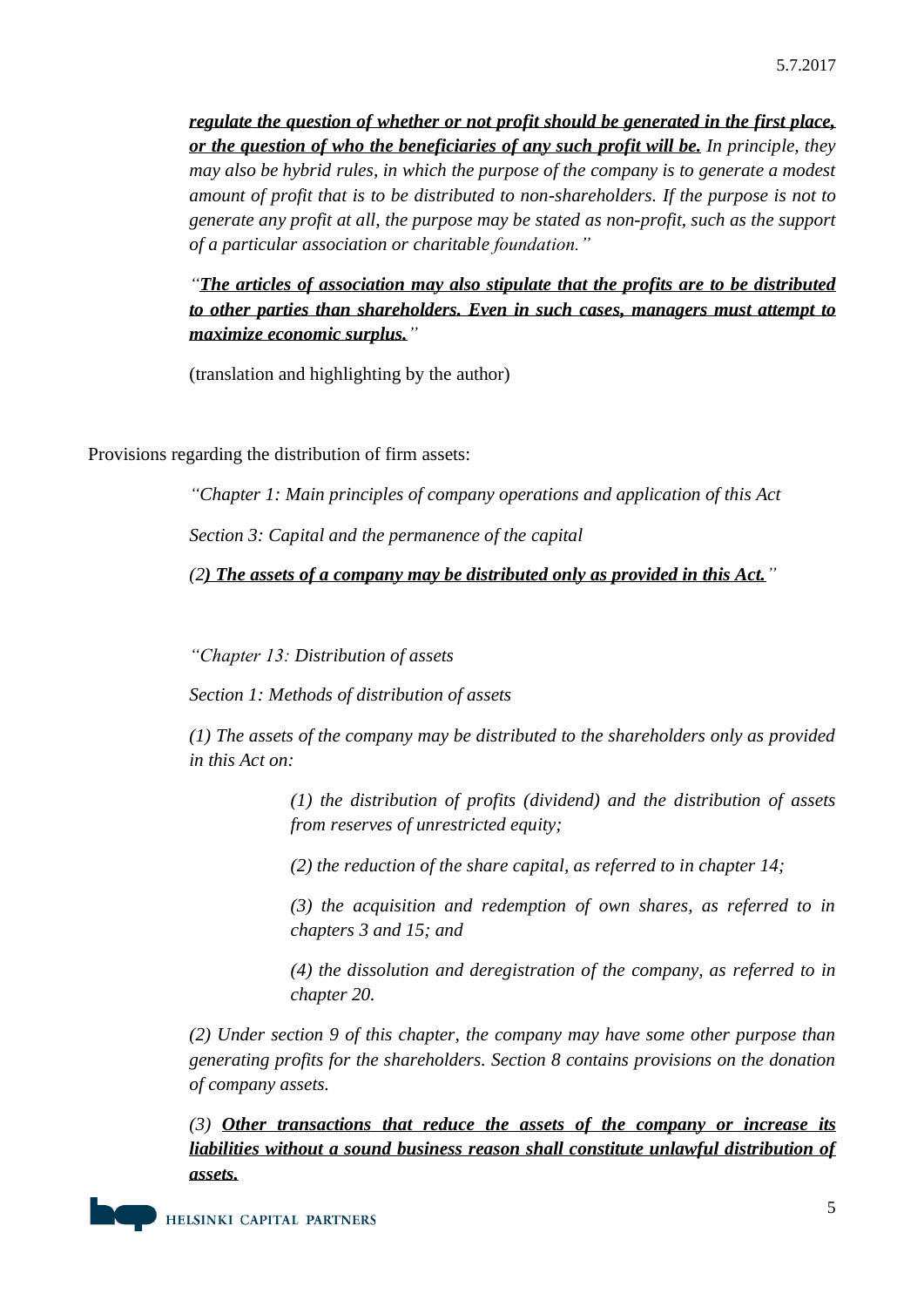*Miscellaneous provisions on the distribution of assets*

*Section 8: Donations*

*The General Meeting may make a decision on a donation for philanthropic or other corresponding purposes, if the amount of the donation can be deemed reasonable in view of the purpose, the state of the company and other circumstances. The Board of Directors may use funds for such purposes in so far as their amount is insignificant in view of the state of the company.*

*Section 9: Not for profit company*

*If the company has, in full or in part, a purpose other than generating profits for the shareholders, a provision to this effect shall be included in the Articles of Association. In this event, the Articles of Association shall contain provisions on the use of equity in the situations referred to in section 1(1)."*

Observations and comments:

On the purpose of the firm: the default assumption of Finnish law is that the purpose of a company is to generate profits for its shareholders.

However, this does not automatically mean that Finnish law adheres to the shareholder value maximization –concept, at least not in its strict form. (I.e. "value maximization at any cost.")

On the contrary; the comments in the Government Bill explicitly give companies and management the freedom to voluntarily adhere to social, ethical and moral rules of conduct that presumably are:

- (a) stricter than those dictated purely by law, and which therefore;
- (b) involve economic trade-offs (i.e. the sacrificing of some profit in order to achieve some other good.)

On purposes other than profit generation: the Finnish Companies Act does allow companies to have other purposes than profit generation, provided that such purpose is stated out in the company articles of association.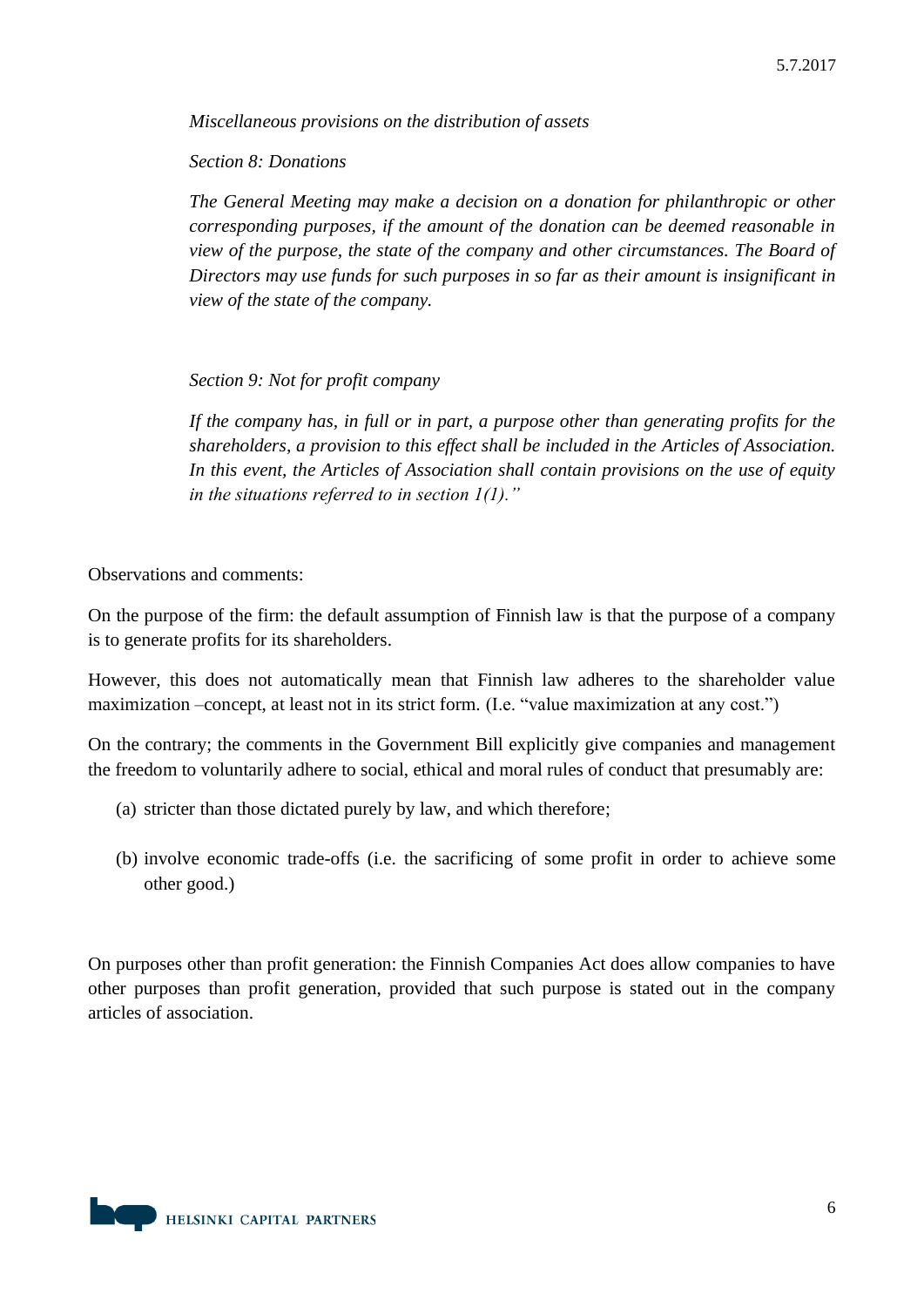However, from the wording of the comments in the Government Bill, and from a holistic analysis of the Companies Act, it seems like such provisions in the articles of association are mainly intended for two special situations:

- (1) the company is intended to be a non-profit company, or;
- (2) the company is intended to be a for-profit company, but any profit (or a major part thereof) is intended to be distributed to non-shareholders (in the form of cash or cash-equivalent handouts.)

Conclusions: based on this analysis, the Finnish Companies Act seems to allow companies and management the freedom to pursue a triple bottom line –strategy.

Pursuing a triple bottom line –strategy should be possible without any amendments to the (default / regular) articles of association of the company. (In fact, if the above analysis is correct, such amendments could possibly be an impediment to a triple bottom line –strategy.)

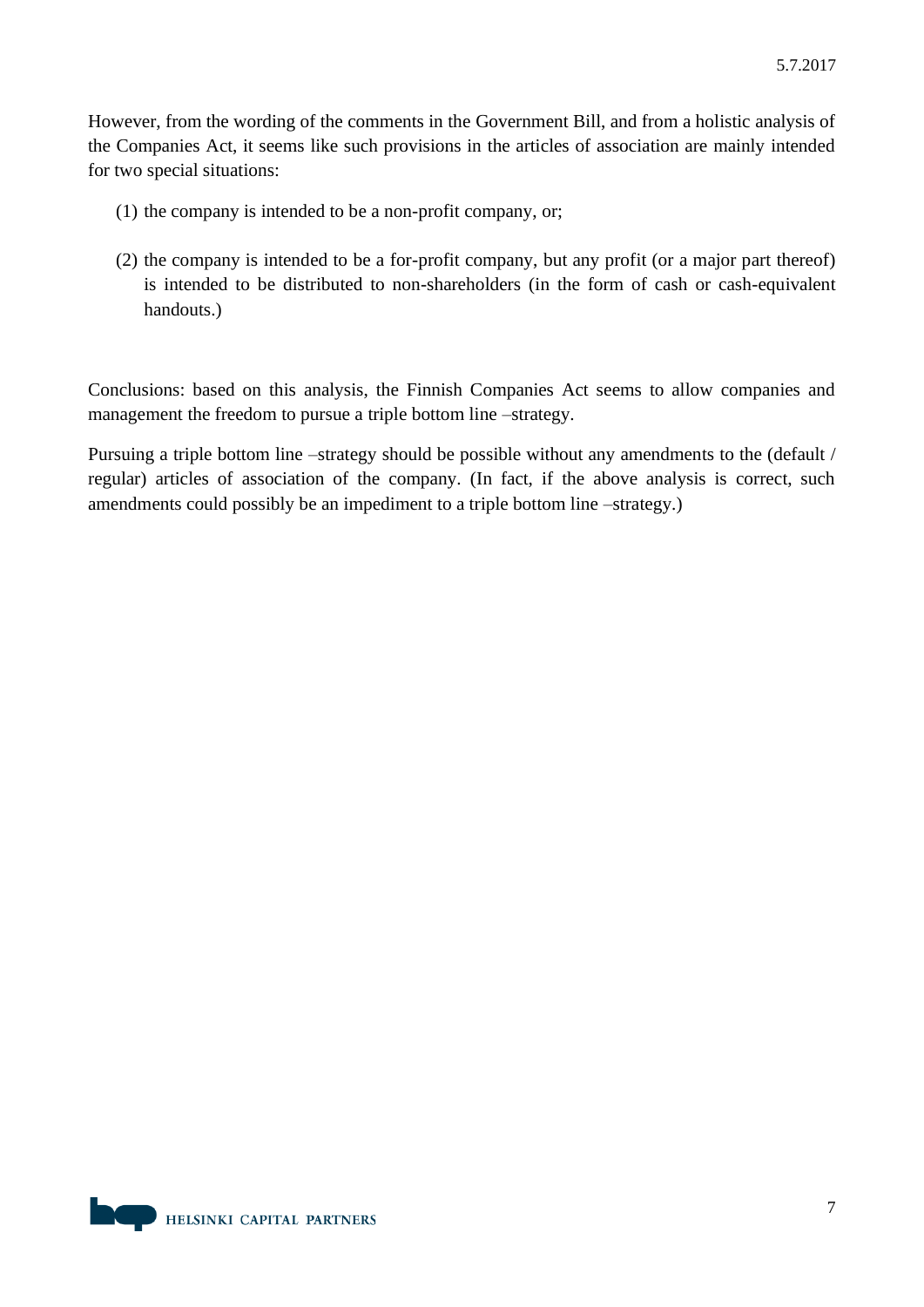2. Question: To what extent do current legislation and case law allow, require, or prevent directors from taking into consideration stakeholders' interests (as distinct from only shareholders' interests) when making a decision?

#### Answer:

Based on this analysis, current Finnish legislation seems to allow directors considerable freedom and flexibility when pursuing the purpose of the company. This should allow for taking into consideration stakeholders' interests (as distinct from only shareholders' interests) when making a decision. (See discussion above)

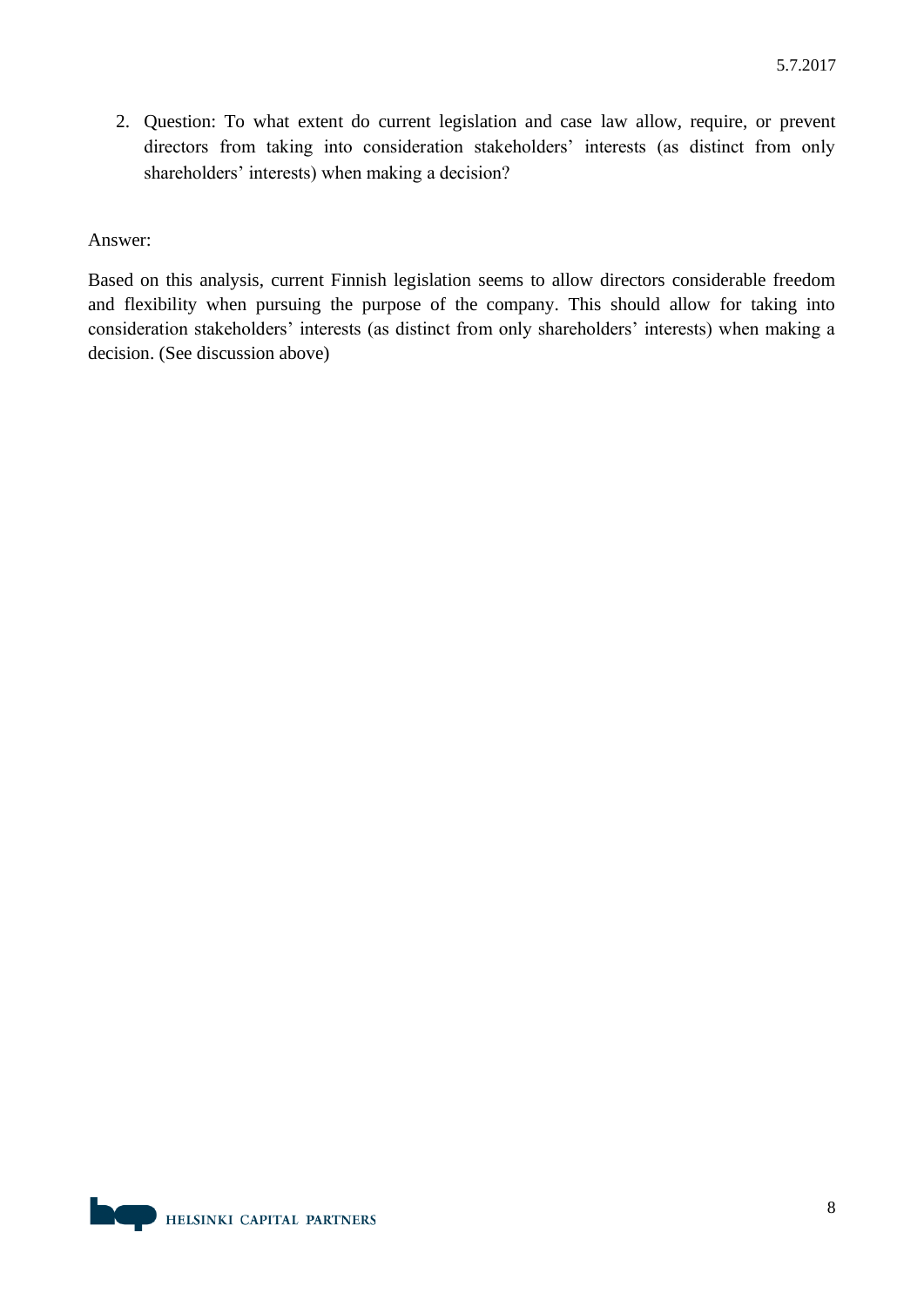3. Question: Under current legislation and with reference to relevant case law, to whom are directors' duties owed? Please specify whether the law provides that the duties are owed specifically to shareholders, the company, or also stakeholders? Would you describe that the directors have to act in the "best interests of the company"? If so, is it clear what this means in practice?

# Answer:

For this discussion, the most relevant sections of the act are probably the following:

*"Chapter 1: Main principles of company operations and application of this Act*

*Section 8: Duty of the management*

*The management of the company shall act with due care and promote the interests of the company."*

*"Chapter 6: Management and representation of the company*

*Section 2: General duties of the Board of Directors*

*(1) The Board of Directors shall see to the administration of the company and the appropriate organisation of its operations (general competence). The Board of Directors shall be responsible for the appropriate arrangement of the control of the company accounts and finances.*

*(2) The Board of Directors or a Member of the Board of Directors shall not comply with a decision of the General Meeting, the Supervisory Board or the Board of Directors where it is invalid owing to being contrary to this Act or the Articles of Association."*

According to the Government Bill (HE 109/2005) (page 41):

*"Acting to promote the interests of the company means that a director has a duty of loyalty towards the company and, ultimately, towards all shareholders. Acting to promote the interests of the company naturally includes acting in accordance with the purpose of the company. Unless stated otherwise in the articles of association, the purpose of the company business operations is to create benefit to the shareholders."*

Observations and comments: under the Finnish Companies Act, directors' duties are owed specifically to the company. However, the comments in the Government Bill make it obvious that such duties are also ultimately and by analogy extended to all shareholders (collectively).

Neither the Finnish Companies Act, nor the relevant Government Bill, make any references to stakeholders. (As far as the author knows, this also applies to case law.)

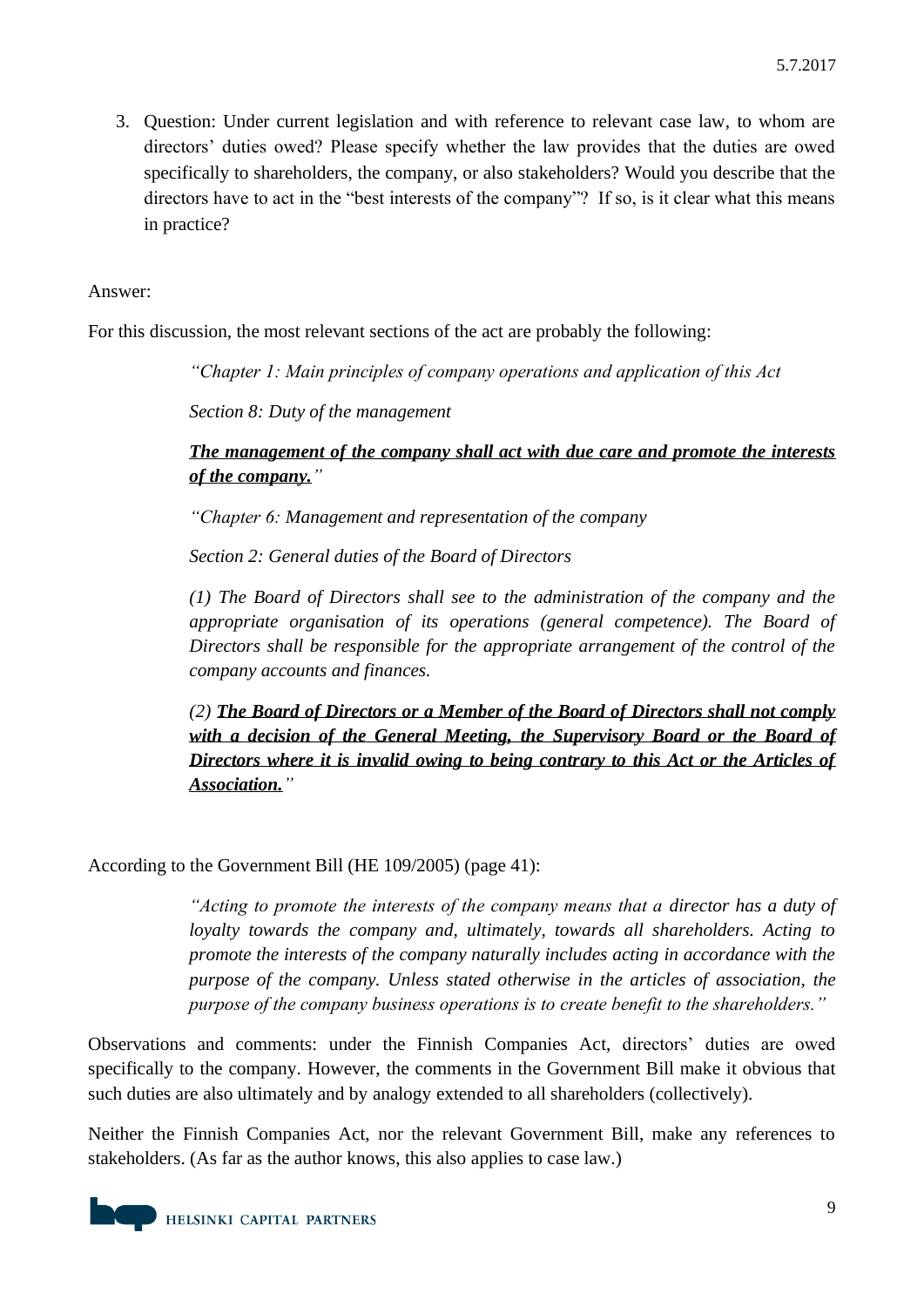4. Question: Please indicate whether current legislation or case law specifies what it means for directors to act in the "best interests of the company".

#### Answer:

Neither the Finnish Companies Act, nor the relevant Government Bill, gives any detailed specifications as to the exact meaning of what it is to act in the "best interests of the company". (As far as the author knows, this also applies to case law.)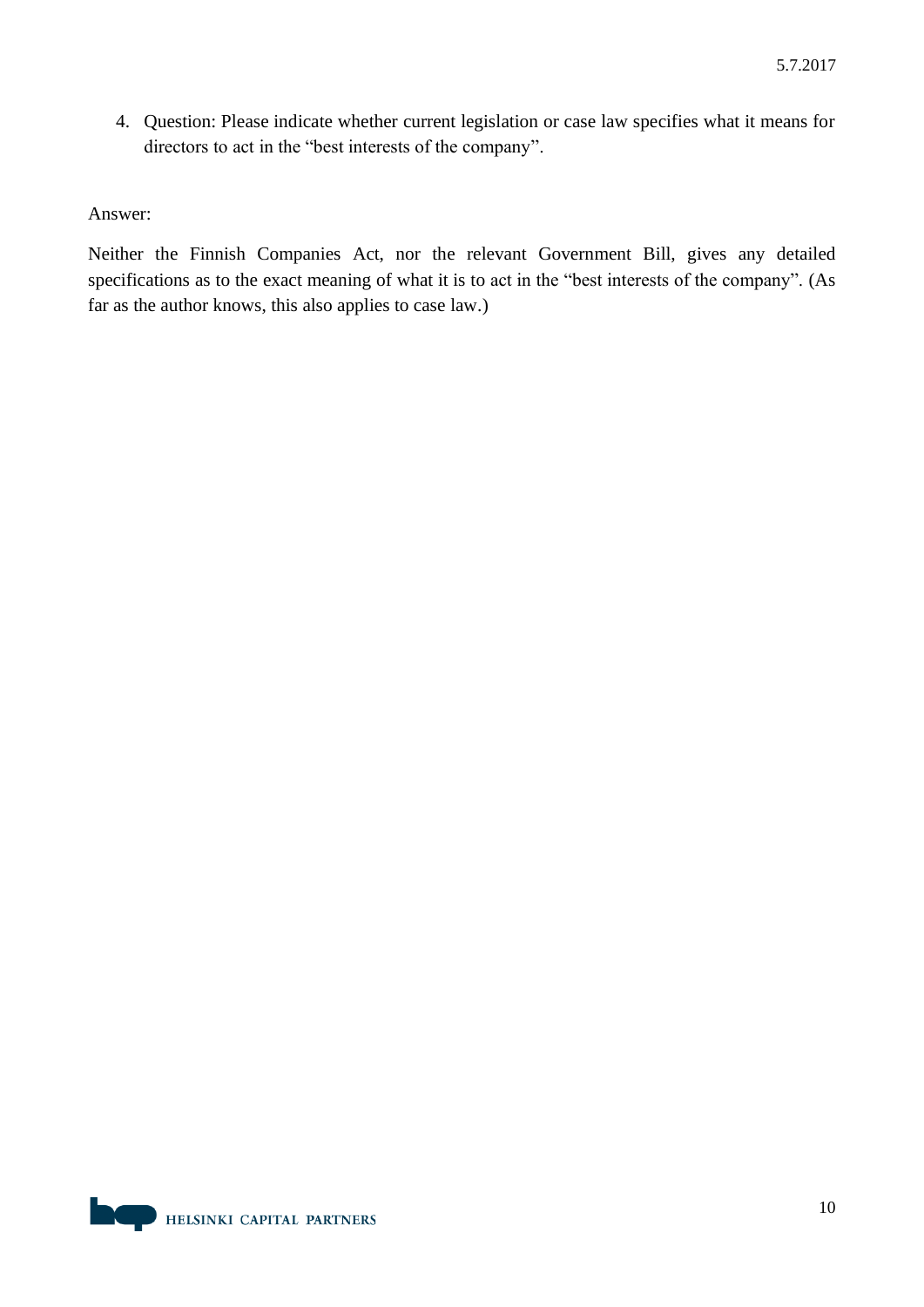5. Question: Under current legislation and with reference to relevant case law, how can shareholders (or in the case of a two-tier board also the supervisory board) hold directors accountable for not respecting the provisions embedded in the articles of incorporation?

## Answer:

For this discussion, the most relevant sections of the act are probably the following:

*"Chapter 22: Liability in damages*

*Section 1: Liability of the management*

*(1) A Member of the Board of Directors, a Member of the Supervisory Board and the Managing Director shall be liable in damages for the loss that he or she, in violation of the duty of care referred to in chapter 1, section 8, has in office deliberately or negligently caused to the company.*

*(2) A Member of the Board of Directors, a Member of the Supervisory Board and the Managing Director shall likewise be liable in damages for the loss that he or she, in violation of other provisions of this Act or the Articles of Association, has in office deliberately or negligently caused to the company, a shareholder or a third party.*

*(3) If the loss has been caused by a violation of this Act other than a violation merely of the principles referred to in chapter 1, or if the loss has been caused by a breach of the provisions of the Articles of Association, it shall be deemed to have been caused negligently, in so far as the person liable does not prove that he or she has acted with due care. The same provision applies to loss that has been caused by an act to the benefit of a related party, as referred to in chapter 8, section 6(2)."*

Observations and comments: under the Finnish Companies Act, a shareholder (acting on behalf of the company) can sue a director that has violated or neglected his fiduciary duties (duties towards the company) for damages.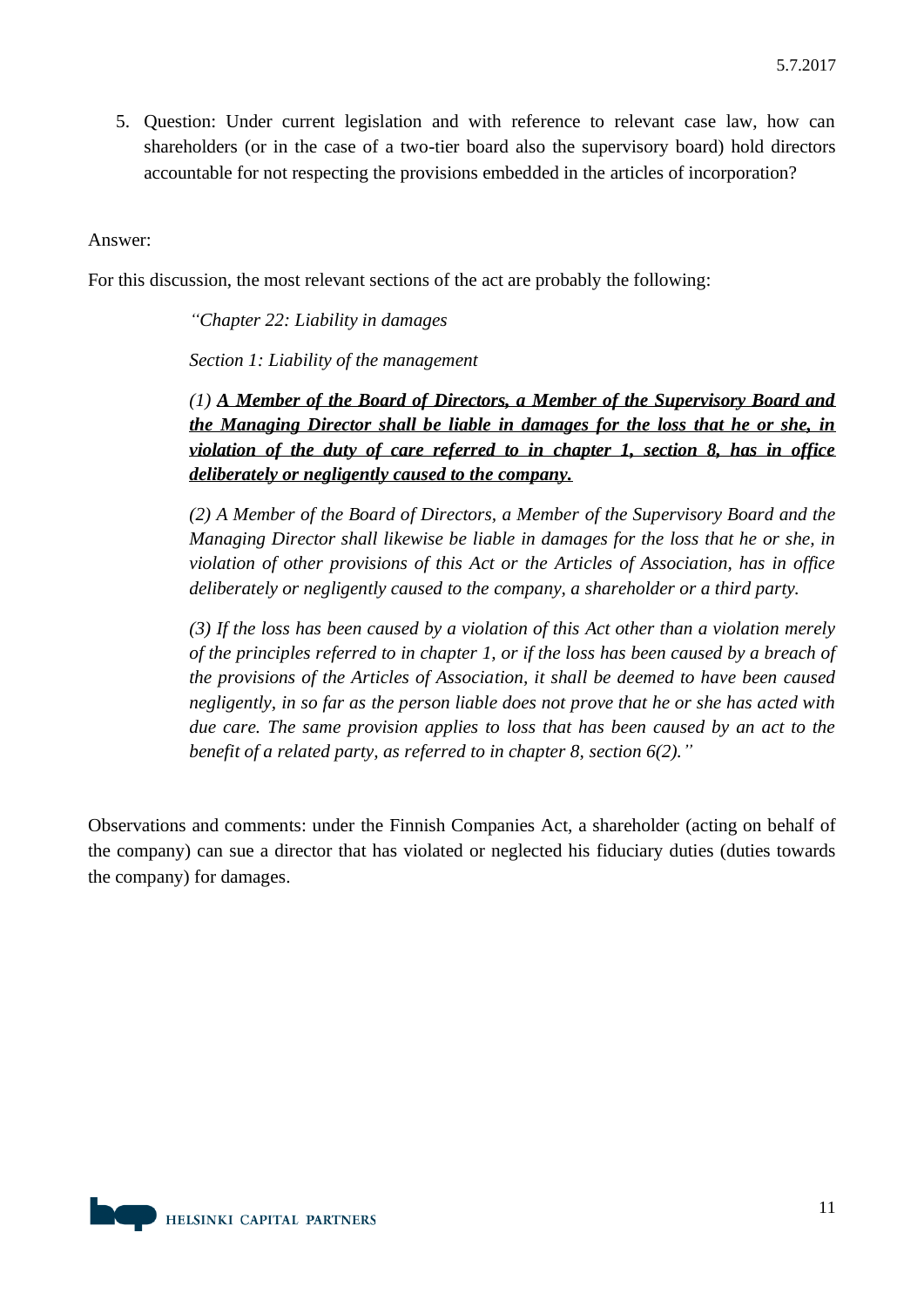6. Question: Under current legislation and with reference to relevant case law, do stakeholders (as distinct from shareholders) have standing to challenge actions by directors (apart from tort law)? Please refer specifically to the possibility of holding directors accountable for a breach of provisions embedded in the articles of incorporation.

## Answer:

For this discussion, the most relevant sections of the act are probably the following:

*"Chapter 22: Liability in damages*

*Section 1: Liability of the management*

*(1) A Member of the Board of Directors, a Member of the Supervisory Board and the Managing Director shall be liable in damages for the loss that he or she, in violation of the duty of care referred to in chapter 1, section 8, has in office deliberately or negligently caused to the company.*

*(2) A Member of the Board of Directors, a Member of the Supervisory Board and the Managing Director shall likewise be liable in damages for the loss that he or she, in violation of other provisions of this Act or the Articles of Association, has in office deliberately or negligently caused to the company, a shareholder or a third party.*

*(3) If the loss has been caused by a violation of this Act other than a violation merely of the principles referred to in chapter 1, or if the loss has been caused by a breach of the provisions of the Articles of Association, it shall be deemed to have been caused negligently, in so far as the person liable does not prove that he or she has acted with due care. The same provision applies to loss that has been caused by an act to the benefit of a related party, as referred to in chapter 8, section 6(2)."*

Observations and comments: under the Finnish Companies Act, a third party that has suffered damages as a result of a violation of the Companies Act or the company articles of association can sue a director responsible for the violation.

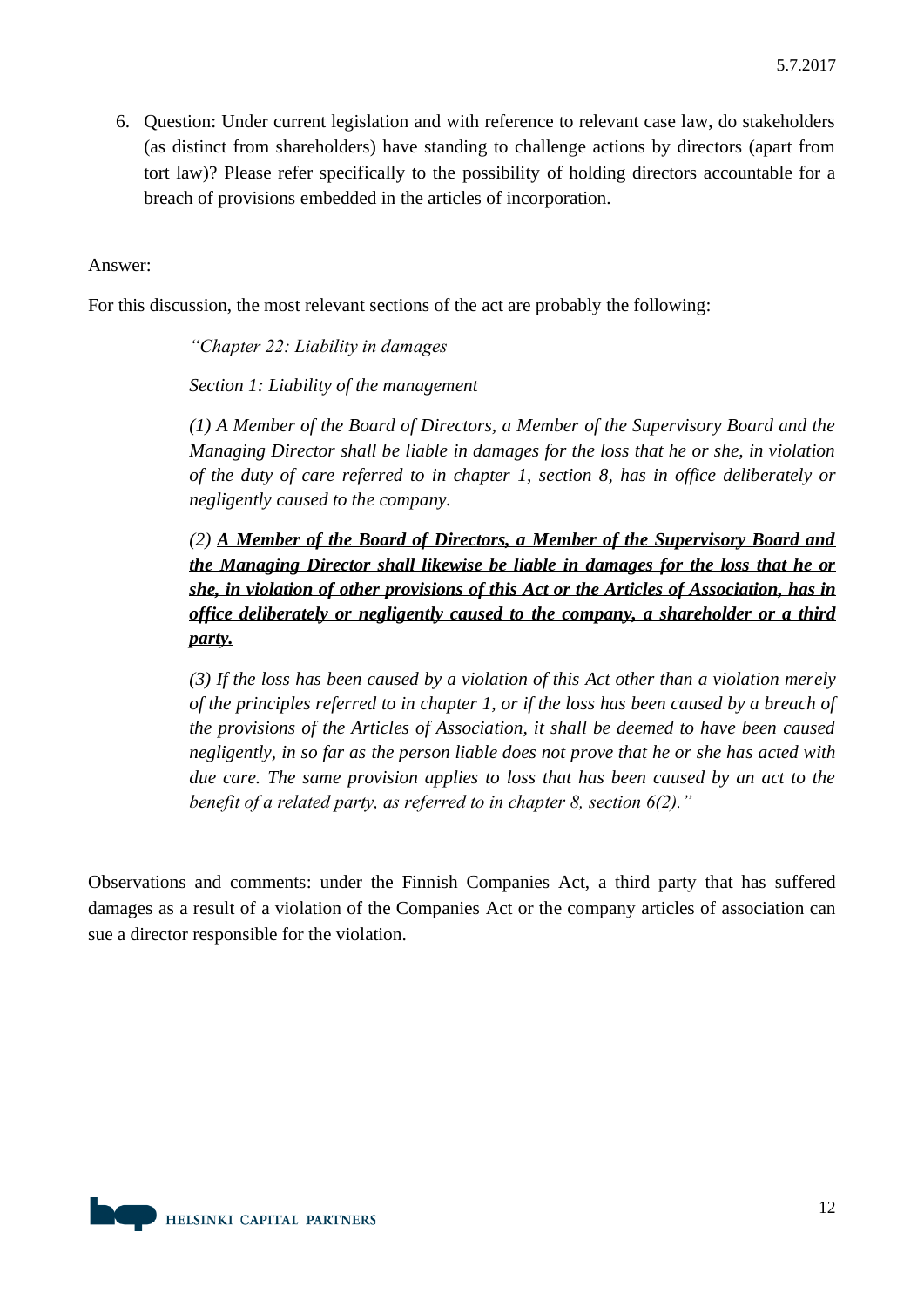# Section three: Integration between the legal requirement and current law

A. Question: On the basis of your answer to question 1 of section 1 above, if a company were to adopt the legal requirement under current law, would the pursuit of the triple bottom line approach be an enforceable obligation of the directors?

## Answer:

Most probably yes. However, neither Finnish written law nor case law includes any guidance concerning the legal status of a triple bottom line –strategy. This means that it is very difficult to predict how such obligation would be interpreted in practice, e.g. before a court of law.

However, in my opinion, current Finnish corporate law is flexible enough to accommodate a triple bottom line –strategy. Consequently, a company wishing to pursue a triple bottom line strategy does not necessarily need to adapt the legal requirement (i.e. making amendments to its governing documents to include a commitment to a triple bottom line –strategy) in order to legally pursue a triple bottom line –strategy.

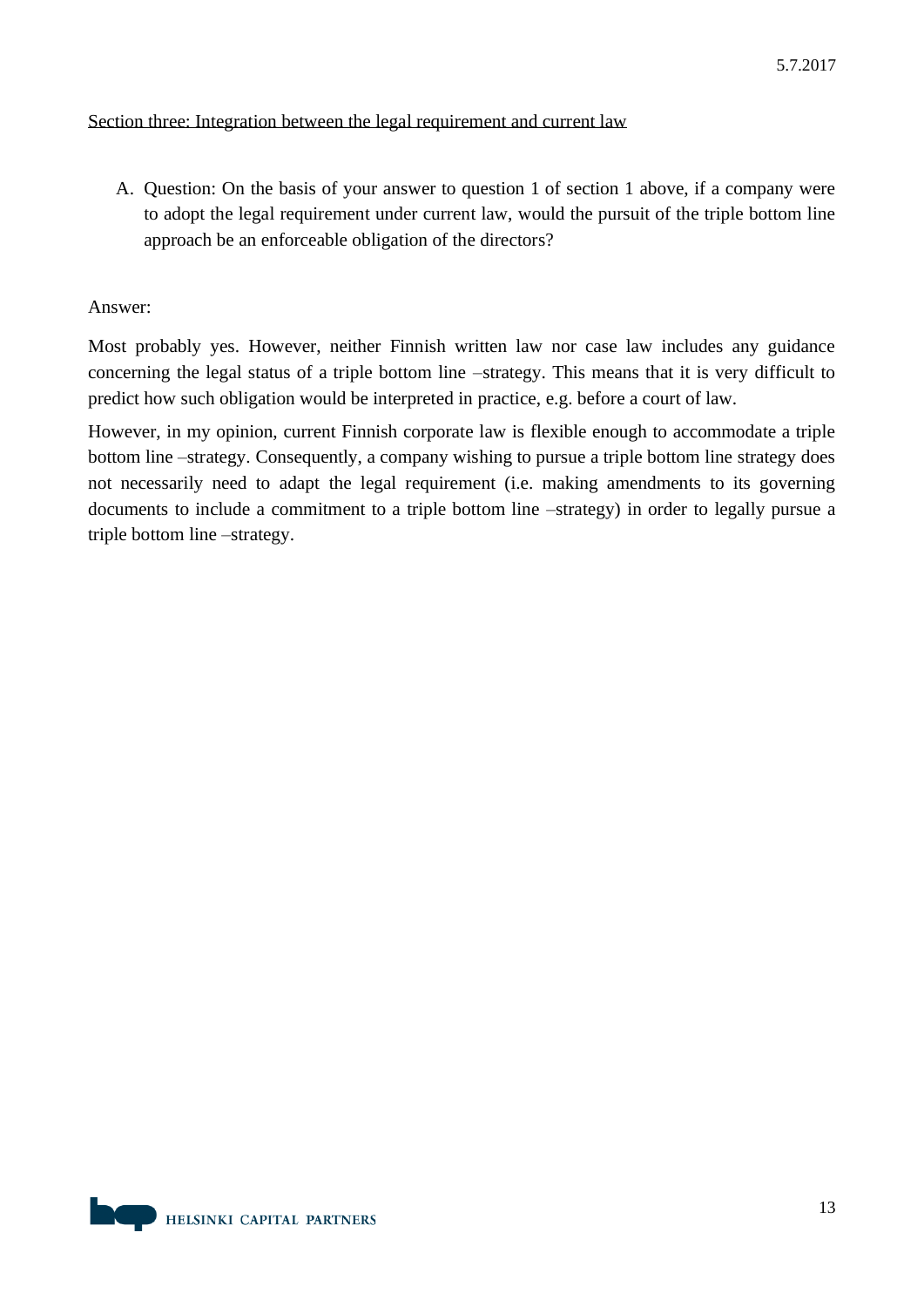B. Question: On the basis of your answer to question 2 of section 1 above, if a company were to adopt the legal requirement, would the directors be obliged to consider all stakeholder interests when making decisions?

## Answer:

Most probably yes. However, neither Finnish written law nor case law includes any examples of how stakeholder interests should be considered in corporate decision making. This means that it is very difficult to predict how such obligation would be interpreted in practice, e.g. before a court of law.

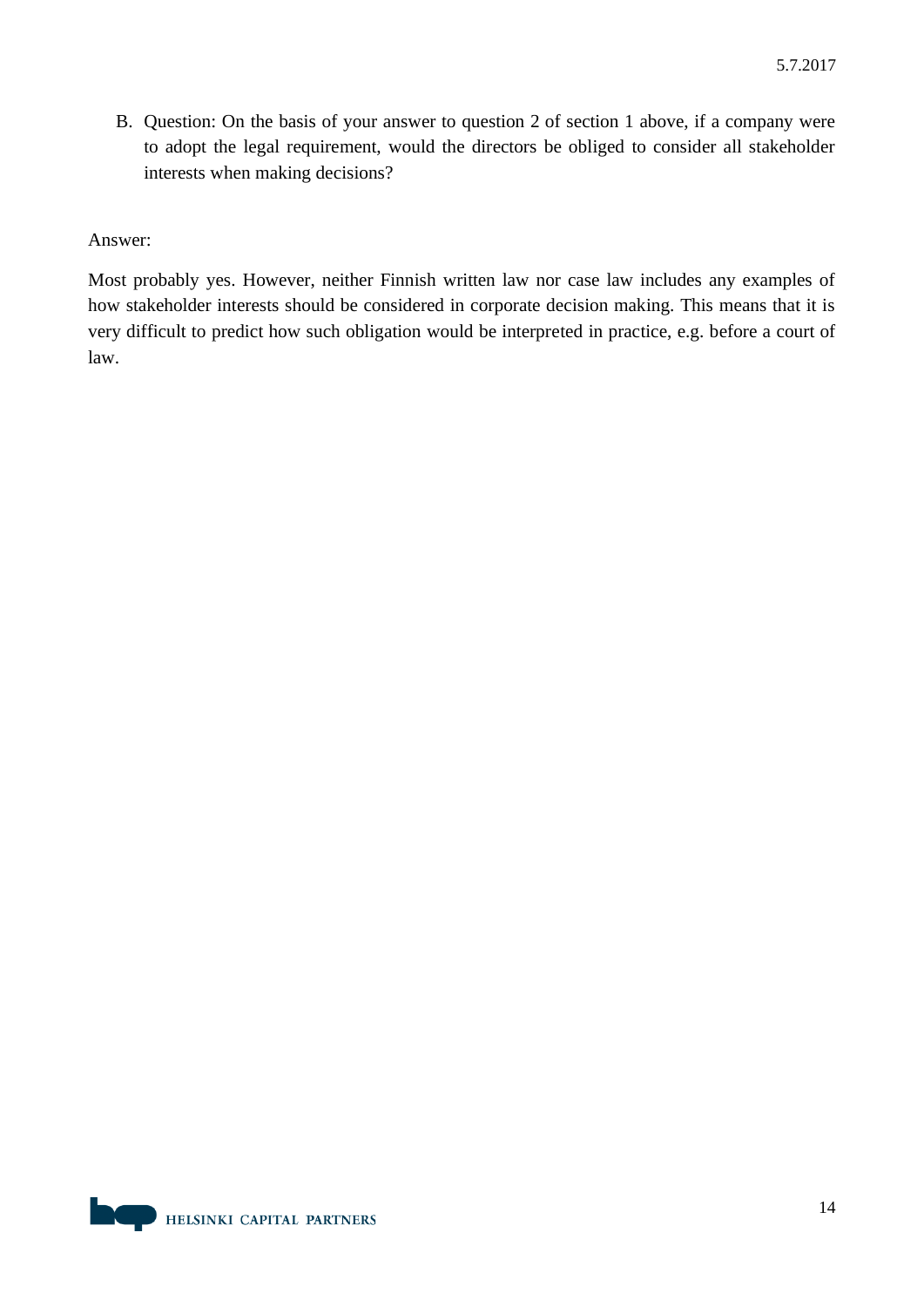C. On the basis of your answers to questions 3 and 4 of section 1 above, if directors owe duties to the company and they have to act in the 'best interests of the company', would the adoption of the legal requirement redefine what is the 'best interests of the company'? (Especially refer to the amendment of the object clause: if the purpose of the company is both creating a positive impact and having a profit, does operating in the best interests of the company have a different meaning after the adoption of the legal requirement?)

## Answer:

Most probably yes. However, neither Finnish written law nor case law includes any guidance concerning the legal status of a triple bottom line –strategy. This means that it is very difficult to predict how such obligation would be interpreted in practice, e.g. before a court of law.

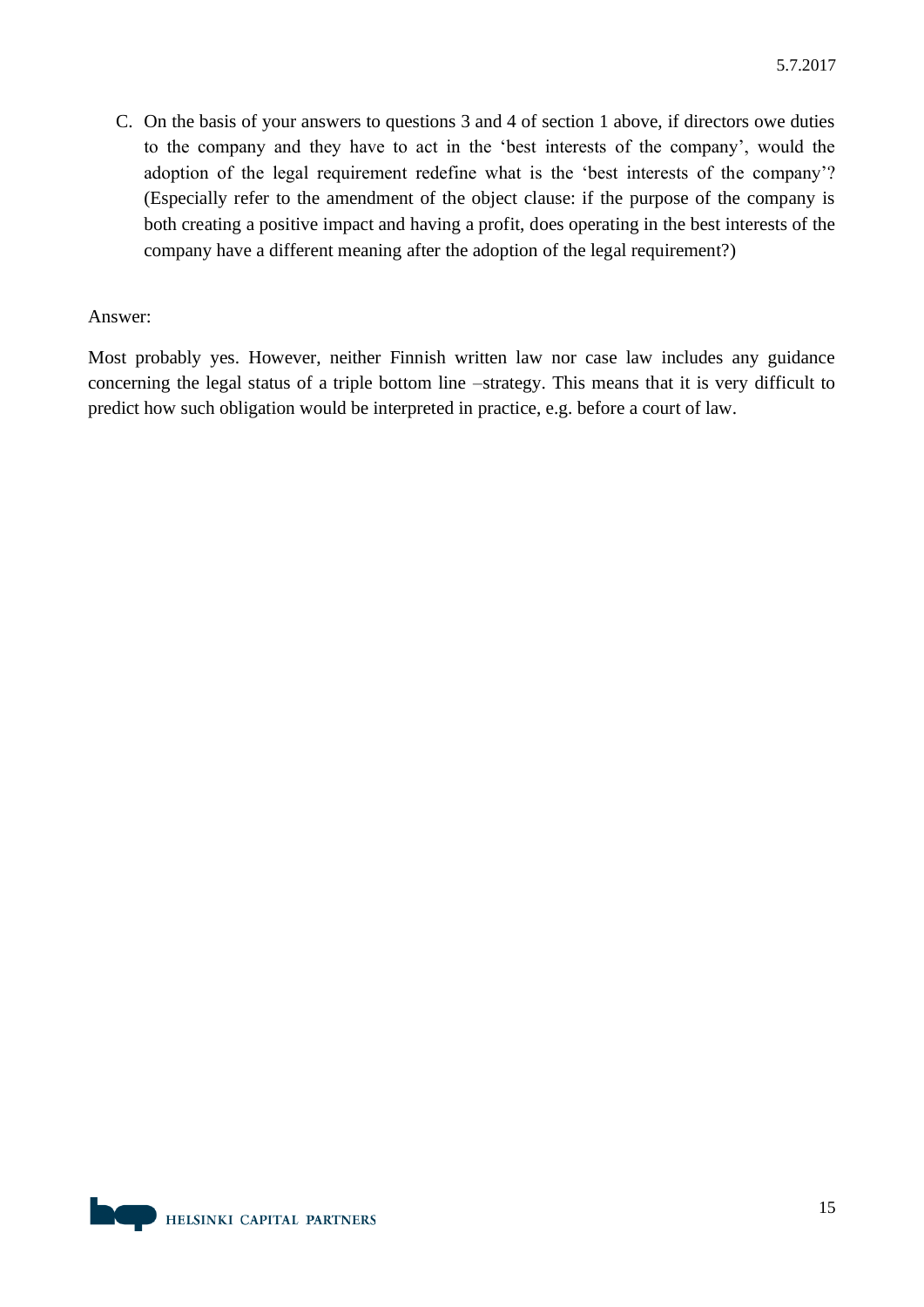D. Question: On the basis of your answer to question 5 of section 1, if a company were to adopt the legal requirement, would shareholders or a supervisory board have (additional) rights to demand that directors pursue a mission of being profitable and also having a positive impact on other stakeholders' interests?

Answer:

Most probably yes.

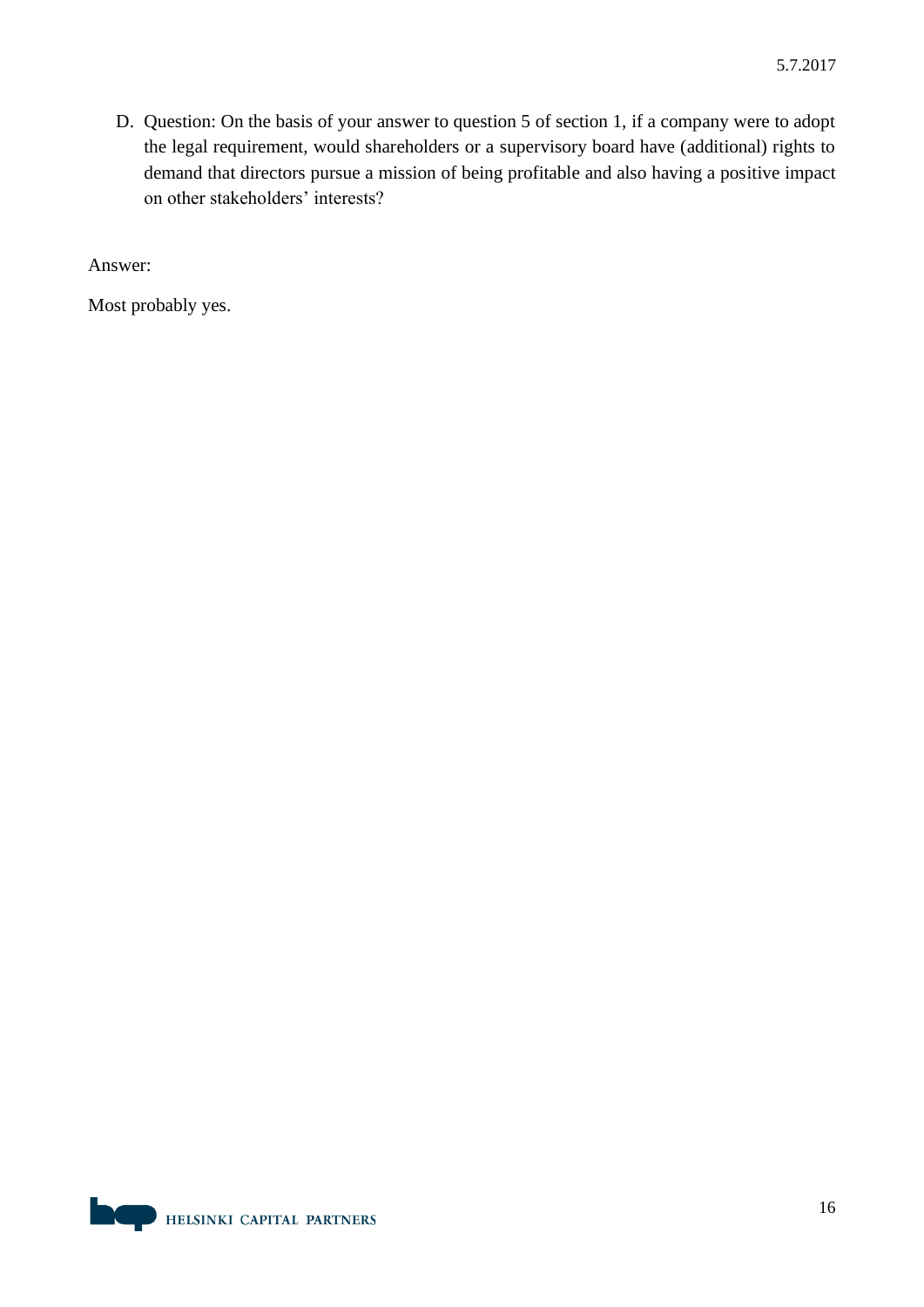E. Question: On the basis of your answer to question 6 of section 1 above, would the adoption of the legal requirement increase directors' liability towards stakeholders? Please specify whether, after the adoption of the legal requirement, stakeholders will have additional rights to challenge directors' decisions.

# Answer:

Most probably yes. However, neither Finnish written law nor case law includes any guidance concerning the legal status of a triple bottom line –strategy. This means that it is very difficult to predict how such obligation would be interpreted in practice, e.g. before a court of law.

This also means that for companies that have adapted the legal requirement (i.e. they have amended the governing documents to include a commitment to a triple bottom line –strategy) the risk of legal chicanery (made possible by the legal requirement) cannot be ruled out. Examples of such potential chicanery would be e.g. spurious, malevolent lawsuits to enforce some true or imagined stakeholder right according to the legal requirement, initiated by e.g. anti-business activists or anarchists claiming to represent one or several stakeholder groups (e.g. "the environment" or "the people").